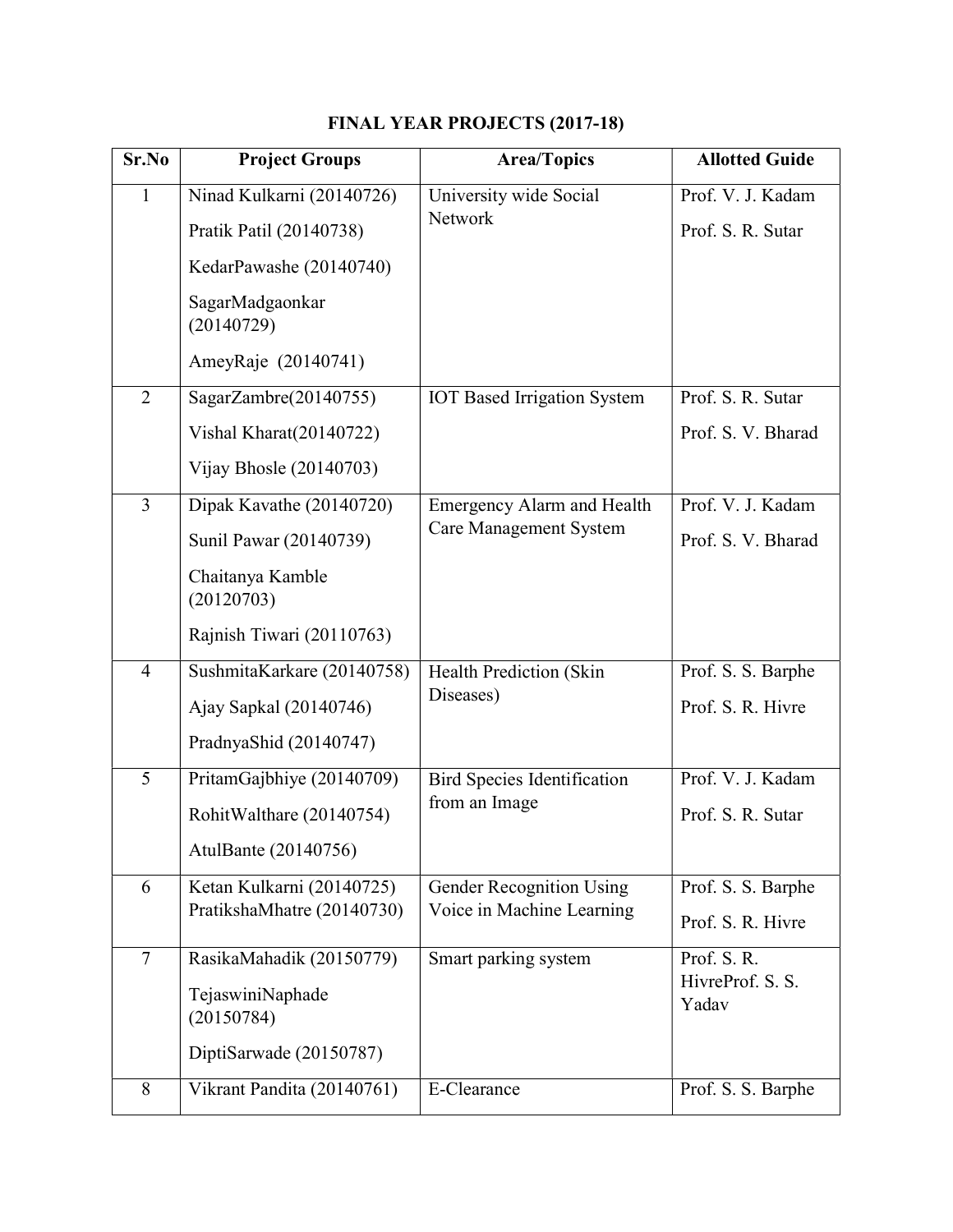|    | AmanWalke (20140753)                       |                                                          | Prof. S. S. Yadav  |
|----|--------------------------------------------|----------------------------------------------------------|--------------------|
|    | RujutaSutar (20140749)                     |                                                          |                    |
|    | Suyash Dalvi (20130767)                    |                                                          |                    |
| 9  | SagarMoghe (20140732)                      | Program to play 2048 using                               | Prof. V. J. Kadam  |
|    | Akshay Mehta (20100741)                    | Machine Learning and Neural<br><b>Networks</b>           | Prof. S. R. Sutar  |
|    | Pranav Salvi (20140745)                    |                                                          |                    |
|    | PrajaktaMehtre (20140731)                  |                                                          |                    |
| 10 | VaibhaviRaut (20140743)                    | <b>Automatic Question</b>                                | Prof. S. R. Hivre  |
|    | AnkushMalode (20130731)                    | Generation from text                                     | Prof. A. Katkar    |
|    | PritiGhuge (20140712)                      |                                                          |                    |
|    | Poonam Gunge (20140713)                    |                                                          |                    |
|    | AnkitaKasle(20140718)                      |                                                          |                    |
| 11 | AbhijeetKhire(20140759)                    | Steganography                                            | Prof. S. R. Hivre  |
|    | Shweta Mahadik(20140760)                   |                                                          | Prof. A. Katkar    |
|    | MadhavSolanke(20130756)                    |                                                          |                    |
|    | SurajPanavkar (20150785)                   |                                                          |                    |
| 12 | AbhijeetAwate (20150771)                   | Paper Distribution System                                | Prof. S. S. Barphe |
|    | <b>Bhagyashree Deshpande</b><br>(20150774) |                                                          | Prof. A. Katkar    |
|    | Satish Dodake (20150775)                   |                                                          |                    |
|    | PriyaMudgal (20150781)                     |                                                          |                    |
| 13 | Saurabh Sonje (20140748)                   | <b>Smart Hospital Using Internet</b>                     | Prof. S.V. Bharad  |
|    | SurajnShinde(20150788)                     | of Things                                                | Prof. A. Katkar    |
|    | LaxmanBhosale(20150773)                    |                                                          |                    |
| 14 | Samir Jumade (20140719)                    | Geese Algorithm for Selection                            | Prof. S.V. Bharad  |
|    | Pratik Kathane (20140717)                  | of Best Host for Placing<br>Selected Virtual Machine for | Prof. S. S. Yadav  |
|    | RavikiranPathade                           | Migration in Cloud Computing                             |                    |
|    | (20140736)                                 |                                                          |                    |
| 15 | VishakhaJangam                             | Identification of Vehicle by                             | Prof. V. J. Kadam  |
|    |                                            | Number Plate Recognition                                 |                    |